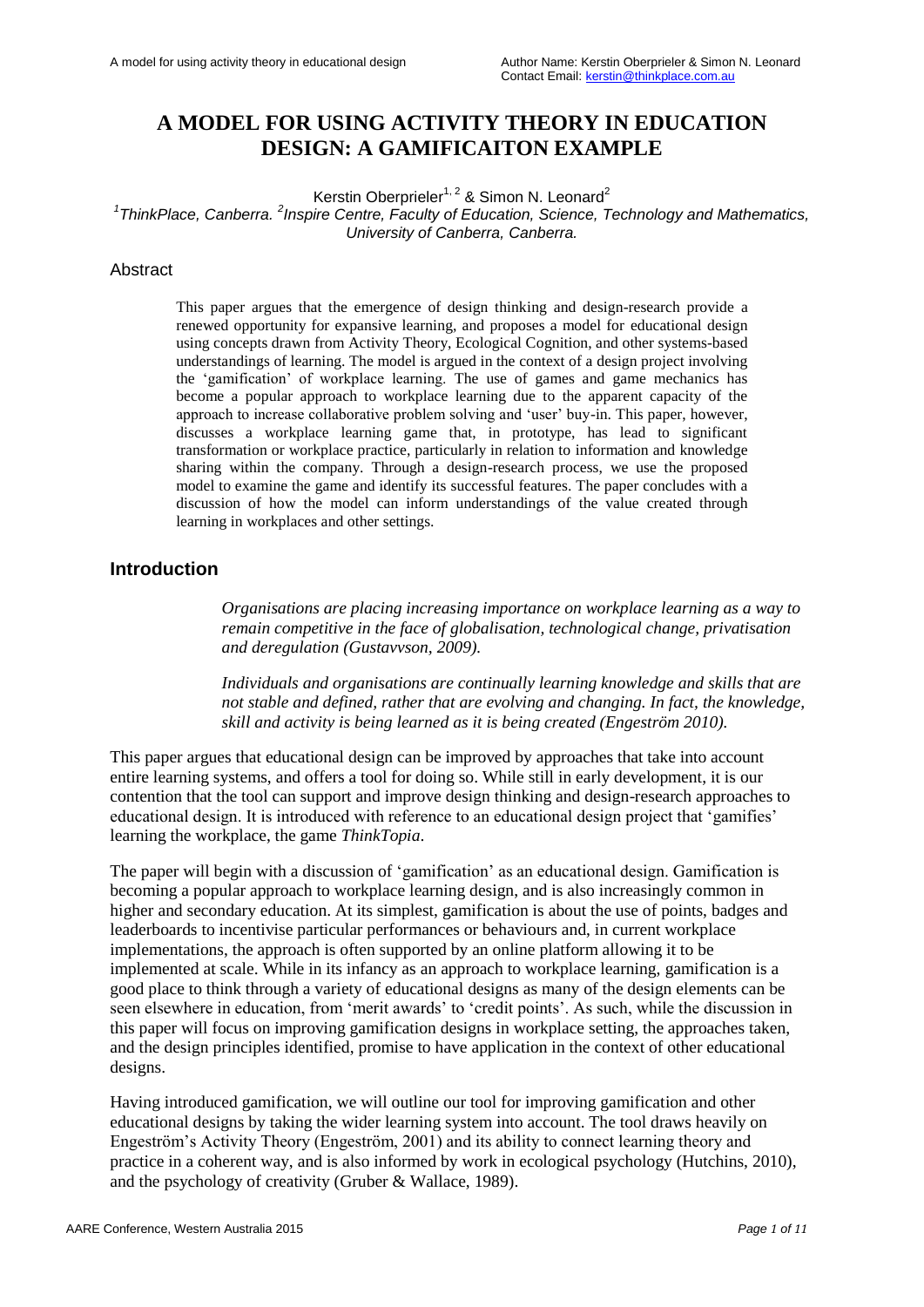The use of the description "tool" rather than, say, "model" here is deliberate and points to the framing of this paper and related projects within the nascent design-research tradition (Abrahamson, 2009). Design-research is an approach that takes an active role in approaching educational problems, and the tool proposed in this paper is intended to contribute to both research understandings and to the work of educational designers. With this intent, the paper will conclude with a consideration of the educational design work of one of us in developing the game *ThinkTopia* and the design principles that emerge through an application of the tool to this case.

## **Gamification**

Gamification is an emergent approach to educational design that is receiving much attention due to its potential to significantly change student and worker engagement and learning (Buckley and Doyle, 2014). Gamification is defined as the application of game theory and game mechanics to non-game contexts, namely enterprises and institutions, to reward and incentivise the behaviour of consumers, employees and student (Kim, 2013). It is about creating game-like experiences, and is often applied through technology and can therefore be easily applied on a large scale.

Gamification is in its infancy. It is beginning to be applied by both private and public organisations, though the majority of the current focus is on marketing and consumer engagement (Hamari, 2013). As more companies see and realise the value of gamification, its application is continuing to grow to new industries and different types of engagement challenges. It is estimated that more than fifty per cent of organisations will have at least one gamified process and that the gamification market will reach \$5.5 billion by 2018 (MarketsandMarkets, 2013).

In its most basic form, gamification is the use of points, badges and leaderboards to reward performance. It uses social status and team spirit to incentivise and reward desired behaviours. There are copious examples of basic gamification application of to increase brand loyalty, including large companies such as Nike, Samsung, and McDonalds ("Nike+ Fuel", 2015; "Samsung S Drive, 2014; "McDonalds Monopoly", 2011). However, gamification has the potential to be applied in other spheres and is also being used in healthcare, environmental sustainability, public services and formal education settings. Classdojo.com is an example of gamification in the classroom. It allows teachers to define behaviours and award points, as well as connecting with parents through messages and pictures. Teachers, students and parents interact through a browser-based application and mobile device. Superbetter.com is gamification applied to health, and allows individuals to set goals, tasks and daily actions to progress towards their health goal. It uses points, badges, leaderboards and social connection to encourage progress.

Used in workplace education, gamification challenges the pervasive paradigm in which the learner acquires small, identifiable and concrete components of knowledge or skill from a teacher who imparts them. This standard one-way transaction model is becoming redundant with the everincreasing speed of change in organisational contexts and practices. Gamification, in contrast, seeks to promote learning by promoting new activity including new interactions with the (social) context.

A major theoretical basis for games and gamification stems from behavioural psychology"s Self-Determination Theory (SDT) (Conway, 2014). SDT describes three core needs and incentives, namely autonomy, competence, and relatedness. Autonomy is the player"s level of choice and free will; competence is the skills required and gained; and relatedness it the feeling of connectedness to others. These needs are more likely to be met when the goals created in a game are intrinsic, or sought for their own sake, rather than extrinsic, or sought as a means to an end (Songer and Miyata, 2014). The importance of the intrinsic merit of a goal plays out in other research. Piaget's (DeVries, 2000) notion of the value of play in learning, and that intrinsic motivation and playfulness are critical to the successful learning of new knowledge and skill is a well-known example. Csikszentmihalyi"s concept of autotelic flow is another (Hektner & Csikszentmihalyi, 1996). Through this work it is known that individuals achieve a 'flow' state when there is a matching between the player's competence and the challenge of the activity. In this state, users are completely immersed in the activity to the point where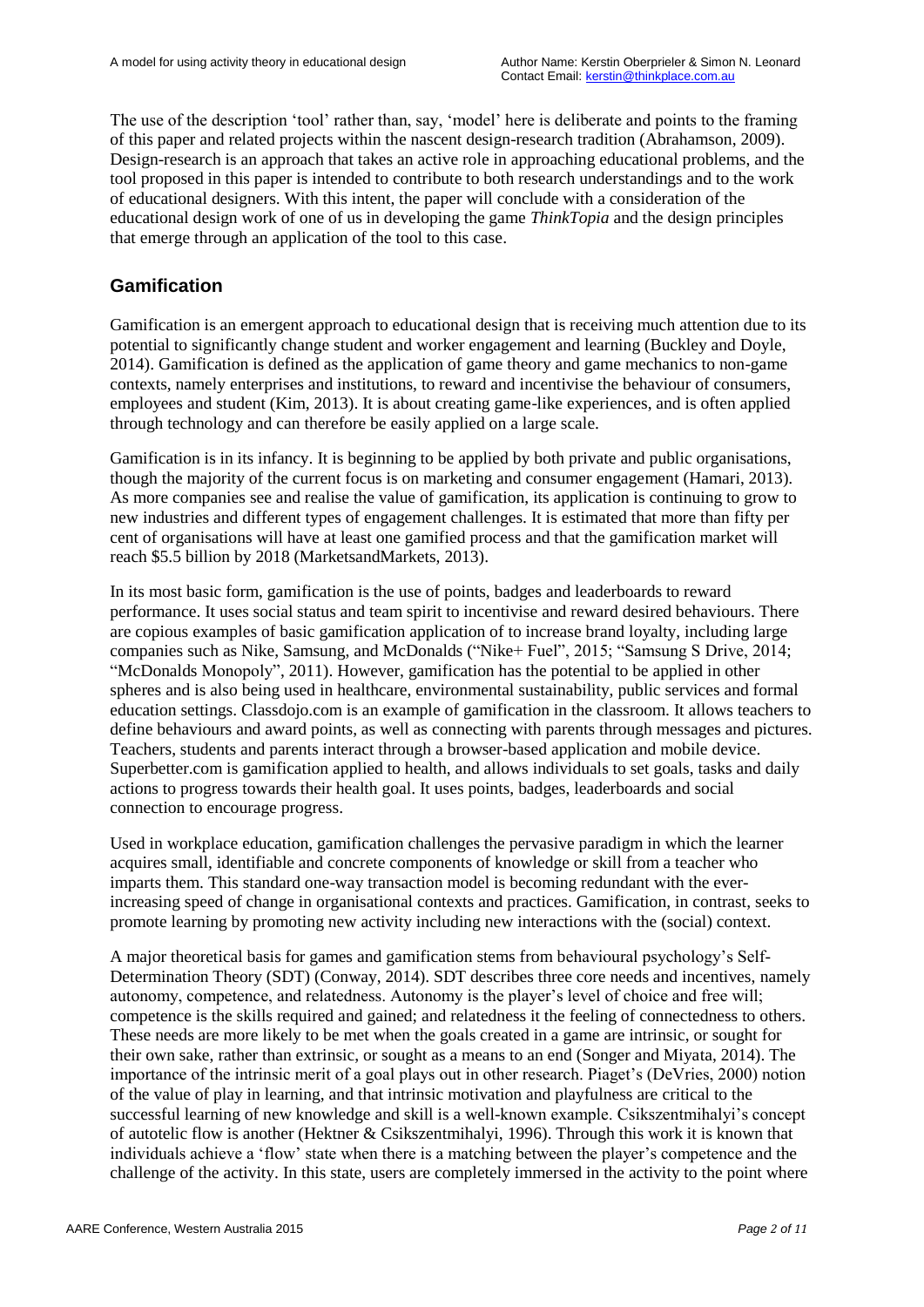they can lose track of time and physical needs such as food and even sleep. This principle is well utilised in games, where players are guided or on-boarded into the game when they begin, and gradually gain competence as they aim for levels within the game. Each level becomes increasingly more difficult, and provides a new challenge for the player as they become more skilled and competent at the game. Users do not achieve the flow state if there is a mismatch in their skills and the challenge of the activity. If the challenge is not great enough, the user will become bored and disinterested, and if the challenge is too great, the player will become frustrated and disengaged.

Different players achieve this state of flow under different conditions and for different intrinsic motivations. This is the notion of player types, or classifications of how players tend to interact with their real or virtual world. The most well-known classification is the Bartle Test, which classifies players into four main types based on their motivation and predilections (Kim, 2013). Killers are players that enjoy competition with others, such as fighting and direct competition where they can beat another player or team; achievers enjoy attaining challenging goals and receiving concrete rewards such as points and status; explorers prefer to discover the virtual world and the game itself, seeking to understand the intricacies of the game, hidden areas or unknown glitches; and socialisers are those that care about the relationship with others more than the game itself, enjoying the community aspect of the game. While there is some debate about the generalisation of Bartle"s four player types to different games and gamification (Dixon, 2011), the concept of understanding and designing for different player types is critical to all game and gamification design.

### Criticisms of gamification as an educational design model

Despite the current attention, gamification is not yet well understood and its application is typically focussed on behavioural modification rather than creating activities of intrinsic value (Conway, 2014). As such, it is not overly surprising that gamification has received a lot of criticism as an educational design. The most important of these criticisms of is the over-application of extrinsic motivators, such as points, badges, levels and game currency, because these can have a crowding-out effect of intrinsic motivators, leaving players without internal motivation to pursue the target behaviour and activity (Hamari, 2013). The danger this creates is that the player focuses on the achievement and consumption of signs, such as more points or a new level, instead of the transformation of learning. This results in the cessation of the behaviour if the extrinsic motivator is removed. Conway (2014) has recently dubbed this process to "zombification", although the basic phenomena has been well understood by social psychologists for years with Campbell arguing forty years ago that:

[t]he more any quantitative social indicator is used for social decision-making, the more subject it will be to corruption pressures and the more apt it will be to distort and corrupt the social processes it is intended to monitor (Campbell, 1976, p.49).

Such "corruptions" seem to be amplified in the application of gamification to workplace settings where the focus has often been on increasing sales and other "hard" metrics, which can actually lead to disengagement because of the additional feelings of pressure from the quantification and visibility of individual performance (Conway, 2014). In such applications, the quest to improve on the chosen measure may lead to activity that is quite different to activity that is in the best interests of the player or the workplace. We may see, for example, the adoption of strategies that improve sales in the short term, while sullying the reputation of the business in the longer term.

Given such criticisms, there is quite reasonably some scepticism about whether or not gamification can "live up to the hype" (Hamari, 2013). In practice, gamification designs have been applied to a quite limited number of activity types, and there is little empirical evidence of genuinely transformative learning occurring as a result. While we broadly agree with such criticisms, our contention is that this lack of evidence does not show an inherent flaw in gamification as a valid education design, but rather it shows a need for developing better models using games for workplace learning. There is a need, we suggest, to learn from Campbell"s arguments about the use of quantitative social indicators in social planning, and to develop gamification models that move beyond basic quantitative indicators such as badges, statues and leaderboards (Songer and Miyata, 2014), and instead begin to design entire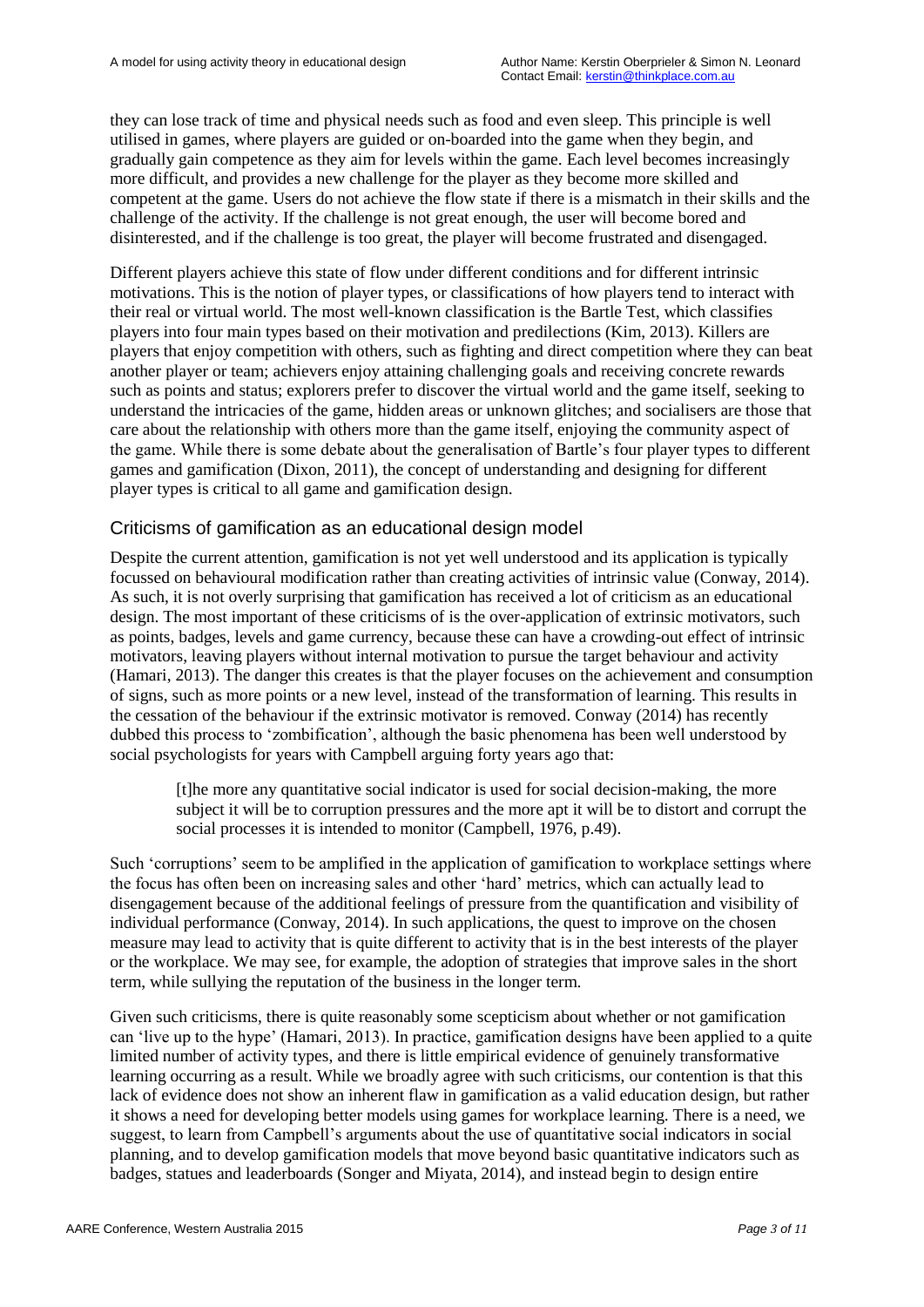systems that are solidly based on the unique and local needs of the players. In the next section of this paper we will argue that an application of Activity Theory through a design thinking process provides a pathway for achieving this type of comprehensive gamified educational design.

## **Theories for Expansive Design**

Our purpose here is to develop educational design tools that will assist in the development of more expansive game designs that move beyond the simple application of extrinsic motivators. We do so taking a design-research approach. Design-research, also referred to as design-based research (DBR), is an approach that is used to observe and evaluate, and also to iteratively test, implement, analyse and modify theories and interventions in natural settings (Leonard and Fitzgerald, 2015). It is not so much a research method, as an approach to research that makes use of mixed research methods in a pragmatic way. Design-research is typically committed to understanding and engaging the complexity of a local context rather than "controlling" it, and does so by engaging with it through iterative design. Design-research is conducted in real world settings to take in the plethora of variables, it embraces the complexity of interactions and perspectives, and it focuses on characterising the design in practice (Barab and Squire, 2004).

Hoadley (2010) defines four ways in which design-research differentiates from traditional experimental research. First, the researcher works closely with the participants, which blurs the lines of objectivity but allows for intimate understanding of contextual factors. Second, design-research uses generalisations and themes to draw conclusions and build designs, without the expectation that they will necessarily hold true in other contexts. Third, the process is explorative and researchers follow new revelations as they occur, adjusting the intervention and measurement iteratively as needed. And lastly, it treats enacted interventions as outcomes and leads to a broad documentation of the intervention, its rationale and all consequences of the design on the enactment.



*Figure 1.* Conjecture Mapping (Sandoval, 2014)

Design-research contributes to theory, but is also theory led. Interventions within a context are made with clear conjecture about what activity will be created, and what learning or other value will be created through that activity. Sandoval (2014) has recently argued that design-research can be improved by the explicit mapping of design conjecture, his model is shown in Figure 1 and adopts an approach similar to a results-chain or logic-model methodology (W.K. Kellog Foundation, 1998). Sandoval argues that educational designers can be explicit about the design and theoretical conjectures held with their designs. Design conjectures, he suggests, are the activities the design intended to create, while the theoretical conjectures are about how the designers believe the activity will lead to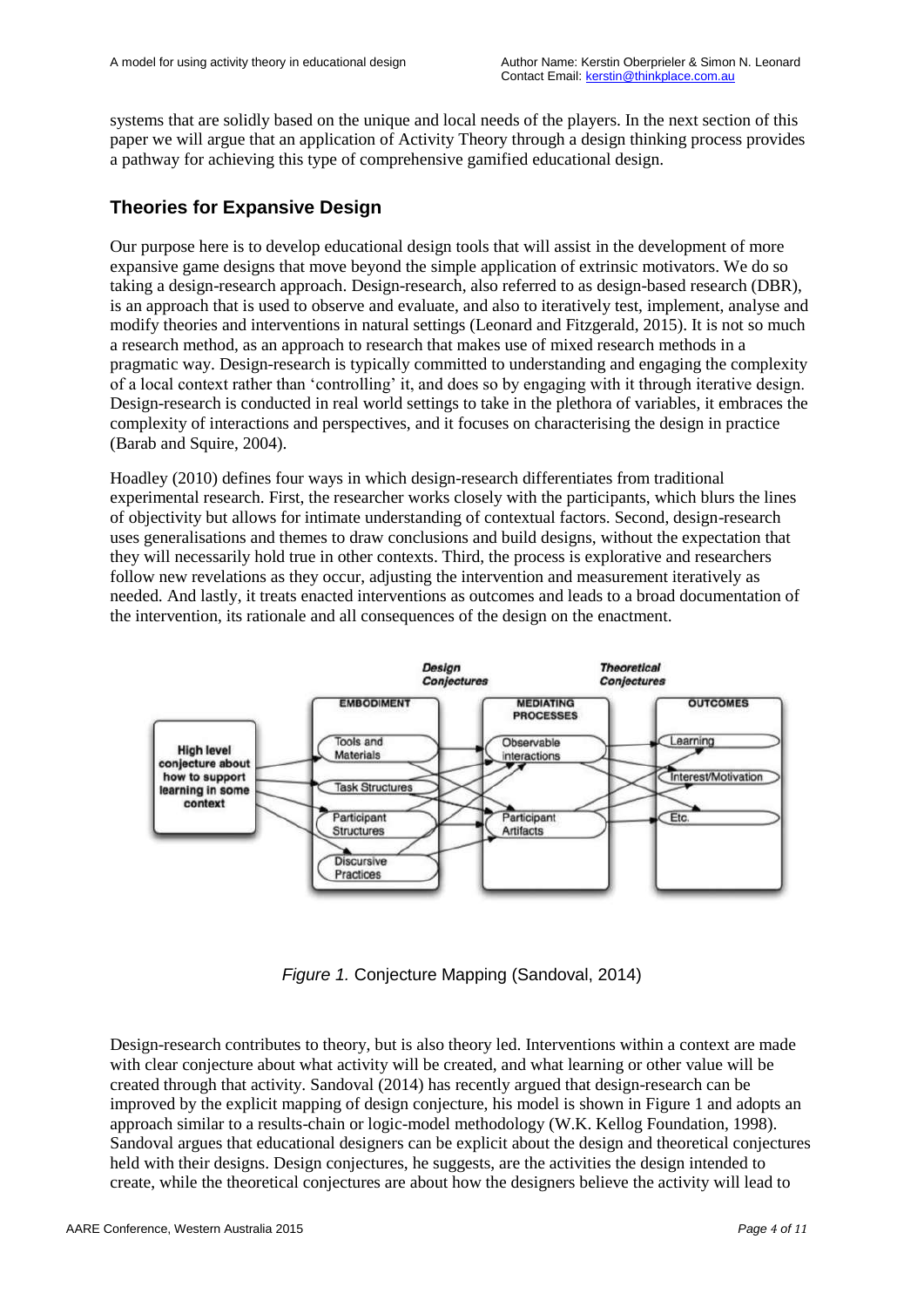#### learning.

This paper aims to extend this model by introducing a body of educational theory to that mapping process. We begin this extension by calling upon Engeström"s (2000) vision of expansive learning. Expansive learning concerns itself with the simultaneous learning and creation of new forms of activity, through the interaction between the learner and her or his context. It argues against the limited view of learning to be about the acquisition of skills and knowledge that have already been mastered and codified (Engeström & Sannino, 2010). This expansive understanding of learning brings focus to the collective transformation of the entire system, as opposed to individual learners only. In this way, expansive learning activity produces new patterns and forms of activity (Engeström, 2001).

Engeström"s expansive view of learning is increasingly supported by other fields of research such as the nascent field of cognitive ecology. Researchers in cognitive ecology are showing that human cognitive processing and learning are *embodied and enacted*; developing through goal-orientated action and interactions between the human organism and its environment (Hutchins, 2010; Rueschemeyer et al., 2009). It follows, they argue, that individual learning happens as part of the environment, not in isolation from it. That learning depends on the structure of the cognitive ecosystem that extends beyond the individual mind or body, and on the dynamic formation of particular practices within the ecosystem (Hutchins, 2010).

Engeström"s own Activity Theory provides a good place to begin design work within educational ecosystems. Engeström"s theory builds on the Cultural-Historical Activity Theory (CHAT) of the Soviet psychologists that he has described as "the best held secret of academia" (Avis, 2009) due to its ability to connect learning theory and practice in an integrated and meaningful way. Vygotsky pioneered CHAT in the 1930"s, emphasising that human consciousness is culturally mediated through artefacts, tools, and language. The theory was further developed by Luria (1971) and Leont"ev (1978) to include social, cultural and historical dimensions through elements such as community, rules, and division of labour. Led primarily by Engeström, the theoretical construction is now in its third generation of development, which includes the consideration of multiple activity systems and application to many different contexts (Roth and Lee, 2007).

CHAT considers learning to be an interconnected part of a complex system of human actions, interactions and relationships with their environment (Gustavsson, 2009). It states that consciousness and learning are mediated through the use of artefacts and are oriented towards goals or objects, as well as being strongly situated in the local cultural, social and historical context. Cognition is therefore embedded in and inextricable from activity and local practice. Key elements of an activity system include the object, an entity or a goal which is continually evolving; the activity, a form of doing that is directed to an object, is goal-orientated and targeted to a need; mediating artefacts such as tools, signs and language; subjects, the human actors or participants in the system; community which consists of subjects that share an interest and involvement with the same object; division of labour, the roles within the community, including division of power and resources; and rules, which regulate the subject's actions and interactions within the system.

Engeström (2001) provides five key principles for using Activity Theory. The first is that the prime unit of analysis is the activity system itself, being the collective, artefact-mediated, object-orientated system understood in relation to other activity systems. All actions are to be comprehended in this setting. The second principle is that of multi-voicedness of the system, meaning the diversity of individual and community perspectives that exist within the system. Due to the division of labour within the system, each individual and the system as a whole has their own unique point of view and history, which manifests in their artefacts, rules and norms. This multiplicity of viewpoints can result in tension but also provides opportunity for innovation. Principle three is historicity, the transformation of the system over time. The local history of activity and objects within the activity systems needs to be understood in order to understand the system itself. The fourth principle is about the fundamental role that tensions and contradictions play in change and development. When a new element is added into the system it creates friction and disorder, typically around structural tensions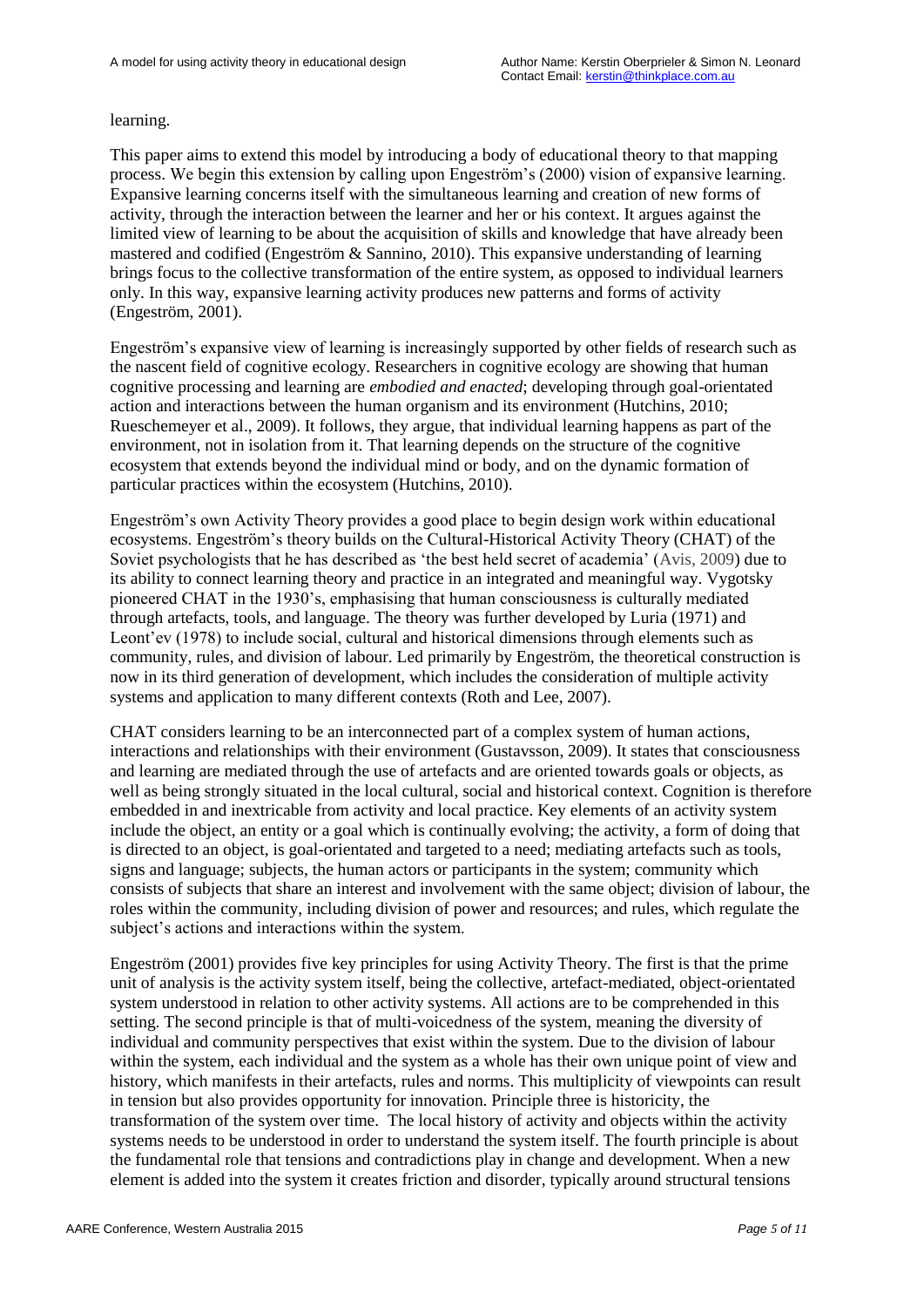that have accumulated in the system over time. These contradictions can occur between each of the six elements of activity system: subject, artefact, object, rules, community and division of labour (Foot, 2001). Primary contradictions also lead to secondary contradictions, which are opportunities to change and innovate the activity. The final principle is expansive transformation, the cycle of qualitative development undergone by activity systems over time. The cycle is begun when a few individuals question and diverge from current norms. This questioning can lead to a collective change through the development, modelling, implementation and consolidation of new norms and solutions. The cycle is complete when the object and intent of the activity are transformed, and the collective envisage a significantly different world of possibilities.

These principles indicate the richness and multi-factored nature of activity systems, and the various complexities, which need to be identified and understood when applying CHAT. This richness of understanding is the key differentiator and value of using CHAT in the understanding, evaluation and design of educational and workplace systems.

The tool we propose in Figure 2 draws together aspects of both Sandoval's conjecture mapping with the analytical approach developed in Activity Theory to provide a practical tool for educational designers to use in building a picture of the complex educational ecosystems they are working with. The model essentially suggest that activity systems, as understood through Activity Theory, create "detours" in the conjecture maps educational designers might develop. In doing so, the model extends Sandoval's position that there is a need to analyse our designs for 'embodied conjecture' and how such conjecture might interact with the learners as participants, to suggest that there is a further need to analyse the way learning designs will interact with activity systems.

By including an emphasis on the social milieu, the tool in Figure 2 also draws on critical theory as a way to tease out the historical context of activity systems; and on personality psychology and work in creativity to acknowledge that an individual within an activity system might themselves be understood as a complex set of subsystems such as knowledge, motivation and affect (Gruber & Wallace, 1989).

## **Applying the Model: ThinkTopia**

ThinkTopia, currently completing an extended prototype phase, is an interactive gamified experience that engages and rewards employees for desired business behaviours. The lead author of this paper is also the lead designer of the game, making this section of the paper a very real design application of the model proposed above. This discussion provides a sketch of how the design of the game can be better understood using the proposed tool for thinking through some prominent aspects of the game. It is brief, with a more complete exploration to come in a future publication.

ThinkTopia engages at an individual, team and organisational level through a series of activities and rewards. These activities are based on business needs and strategic priorities (the institutional milieu), but cascade from the strategic level to the team and individual levels to demonstrate how individual effort directly contributes to both the greater organisational purpose and to individual concerns. The game has been prototyped at ThinkPlace, a mid-sized management consultancy specialising in innovation and design thinking.

In the prototype phase, ThinkTopia has been used to offer incentive and reward to employees for certain activities ranging from simple administrative tasks that are burdensome to the employee yet critical to the operation of the business, to higher order tasks such as creating and engaging with intellectual property and the intellectual work of other employees. Notably the activities rewarded in the game while being broadly quantifiable, are not the headline or "hard" metrics of the business. Rather the game has focussed on incentivising a set of contributing behaviours that are advantageous to employer and employee alike. They include:

- Timely submission of timesheets
- Tidying of work areas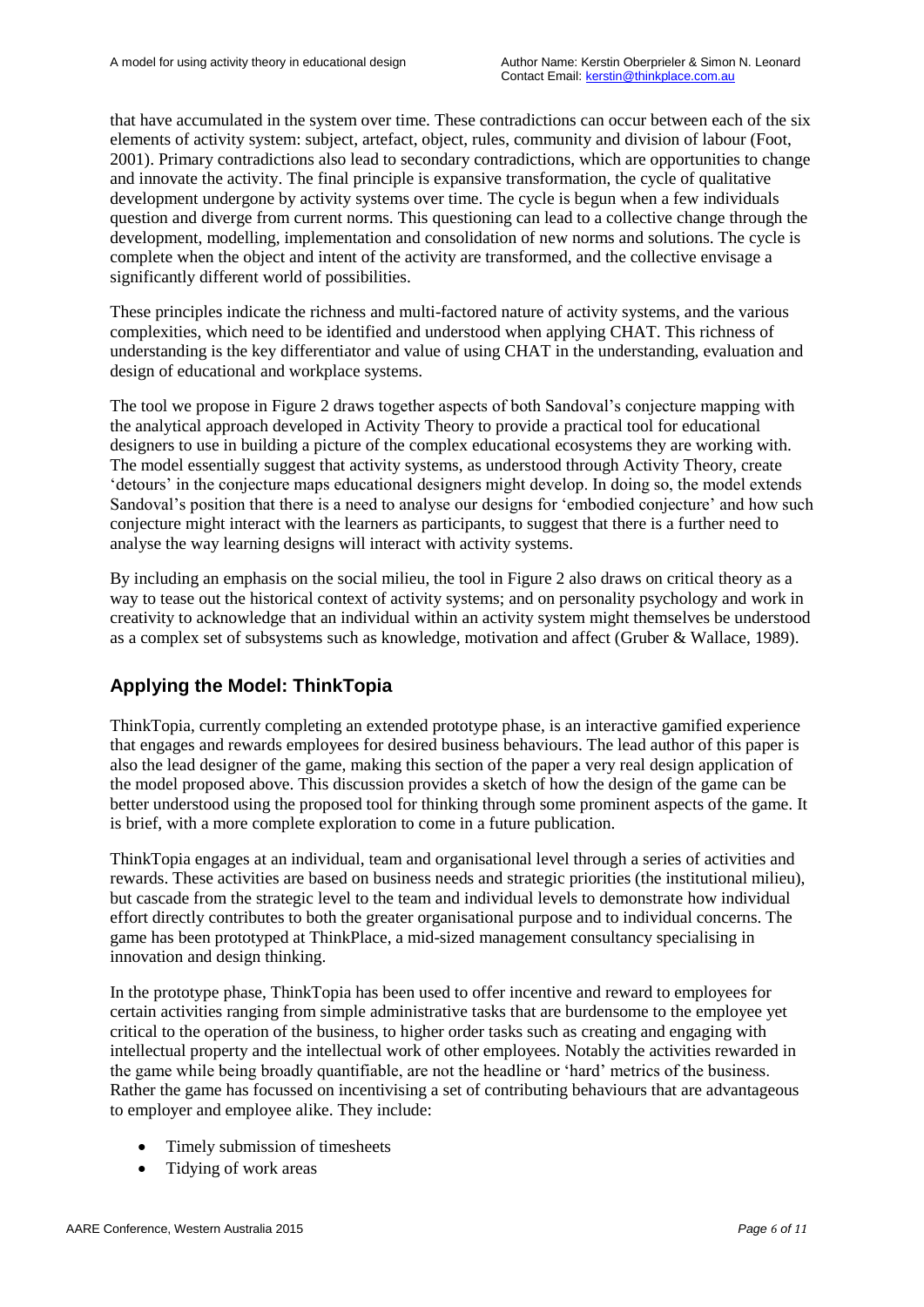- Engagement with the company"s online knowledge sharing platform
- Writing of case studies, internal newsletter pieces, and blogs to be published on the company"s websites



### **Design Based Research Context Analysis**

*Figure 2.* A model for contextual design

The first two of three activities are relatively low order activities, but were widely agreed by all to be affecting both individual and whole-of-company performance. Poor attention to timesheets, for example, was seen not simply as a poor business process, but as leading to tense interactions between the anxious operations team and the time poor consultants and therefore an important issue to address in a relatively small organisation. In terms of the proposed design tool, the intention of changing this activity was intended to both respond to a business need (institutional milieu) and change a work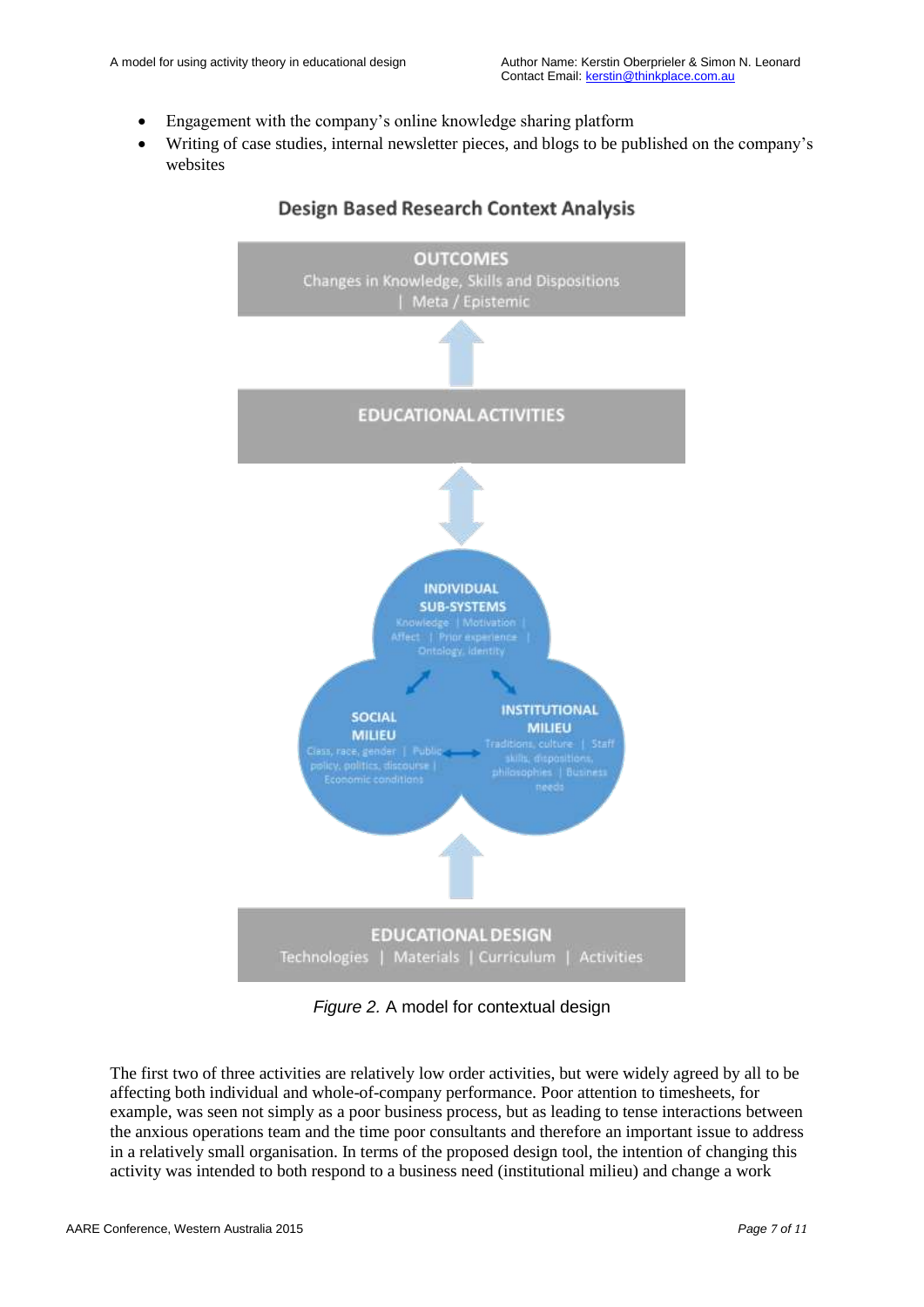culture (institutional milieu. The value, however, was seen primarily in improving affective relationships between staff (individual sub-systems) with staff across the primary divisions of labour (operations and consultancy) sharing the extrinsic rewards offered through the game.

The tidying of work areas had similar benefits. Due to the creative nature of the work and the timedriven nature of consulting work, employees tended to use areas and leave them once the work had been complete. Through ThinkTopia, individuals were provided with a way to signal messy areas and give authority for others to tidy them, rather than feel disallowed because the mess "belonged" to another employee. There was a marked improvement in the tidiness of the workspace. Interestingly, it can be seen that there was a noticeable drop in cleanliness when ThinkTopia is not in use, suggesting that unlike with the time sheet submission, the benefits of the change achieved through the game may not be intrinsically rewarding enough to lead to a sustained outcome rather than simply gamified activity.

One of the most significant changes in behaviour and culture is the active use of the company"s online knowledge sharing platform, Bloomfire. From the organisation"s perspective, it is important to document and share the client products and intellectual property, such as refinements or creation of new cognitive models, techniques and methodologies, produced by employees during their day-to-day work (business need). It is equally important for employees to access and leverage this knowledge to better perform in their role (individual sub-system of knowledge, and possibly affect). Prior to ThinkTopia, employees were slow to take up the use of this new platform, and finding IP and previous examples of work was difficult and relied heavily on verbal corporate knowledge. With benefits for multiple parts of the workplace system evident, ThinkTopia rewards were introduced both for contributing to Bloomfire, and for making use of contributions of others through this system. In the process, use of this platform is now part of the daily activity of employees, it is now used through the company"s offices in several countries, and it is a key resource for new employees as part of the induction process. It is used to showcase outstanding client products, new methodologies, knowledge and inspiration from the industry, as well as administration and operations items, such as policies and procedures. Quantitatively, the number of weekly uploads and the percentage of overall engagement (includes reading, commenting, downloading) is significantly improved from less than 20% to 58%. Qualitatively, it can be observed to be part of the discourse between employees. The name of the platform is used as a verb. For example, if an employee speaks about a useful product or article, another employee will often ask 'Have you "bloomfired" it? or 'Can you please "bloomfire" it'?

Using the proposed tool, our interpretation from the prototyping phase is that by targeting an activity that has significance for different members of the activity system, the "educational activity" of sharing information across the company has led to demonstrable changes at a knowledge, skill and epistemic level. The benefits of participation in this system were not initially evident to many in the company, and might easily have been seen as a distraction from core business, but the value was created through enacting the activity. Indeed it could be argued that the activity was not useful until it was enacted, as it is only through widespread participation that value moved from potential to realised value (Wenger, Trayner, & Laat, 2011).

Participation in publication activity was also chosen as key activity to be encouraged by the game that does not directly contribute to the core activity of the company, but has diverse value within the activity system including connecting to the wider social milieu, and allowing staff to develop their own identity within the context of the company"s work. In addition, the types of individuals taking part in this activity has changed. Prior to the introduction to ThinkTopia, the writing of website blogs and case studies was largely performed by the senior and Executive members of the team. While publications from these individuals have increased moderately, the change is more notable from individuals in the middle and lower levels of the organisational hierarchy. Writing of articles was always open to all team members, but ThinkTopia seems to have changed a social norm that prevented junior members from this activity and has legitimised their contribution to the organisation in this way.

Drawing on our proposed design thinking tool once again, the design targeting changes in individual activity appears to have had an effect on the local culture or institutional milieu, leading to a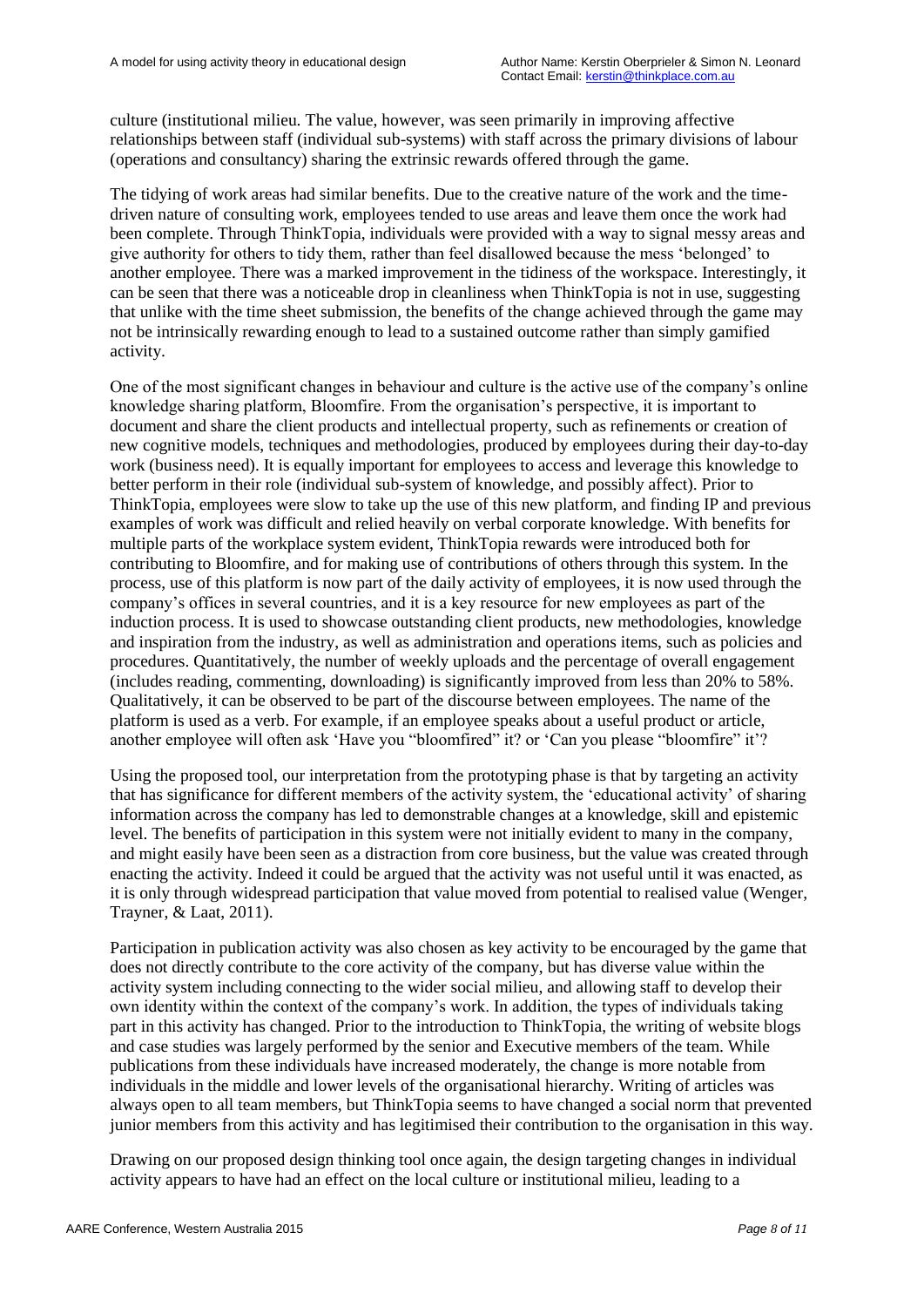fundamental change in the division of labour within the company.

## **Design Principles, and further research**

Clearly this is a work in progress, but we conclude by offering some design principles to further work on the gamification of educational activity.

#### 1. Consider the entire system in game design

Overlaying extrinsic rewards onto current activities is not sufficient. The gamified system needs to be whole and fully functioning, integrating individuals, teams, activities and objects. In regards to motivators, the design should employ a mix of extrinsic rewards but, as can be seen in the prototyping phase of ThinkTopia, to be successful there must be intrinsic value in the activity for a variety of participants in the activity system as appropriate to the unique context.

The challenge in workplace learning settings may be to convince managers of the value of creating activity with intrinsic value only, or devoting time to activity which improves the activity system without directly contributing to quantifiable targets. Further research on measurement and evaluation systems that can support expansive learning activities is required.

### 2. Gamification must be user-centred and located in the unique socio-cultural context

An organisation or educational institution will typically drive the mandate for gamification. Where ThinkTopia has had success, however, is where there has been clear intrinsic value for the participants in the game beyond the needs of the company. This value may be that it makes it easier to do their job, but it is more than simply making things easier for the boss. The multi-voicedness of the system must be recognised, in that each player has his or her own unique perspective, goals and way of interacting with the rest of the system. The gamified system must cater for not only the four main player types – achiever, killer, socialiser and explorer – but also more meaningfully for the expression of these player types within the unique context that is being gamified. Historicity is another important element. The implementation of the gamification will be in the setting of the current history of the context. It is important to understand what attempts and structures to reward behaviour exist currently and have been used in the past. This will provide a basis from which to introduce the gamified system.

User-centeredness is an important goal for design-research as gaining a deep understanding of the context and the underlying needs and motives of the various users is difficult. Our discussion of ThinkTopia is a discussion of educational designers and lacks the rigorous methodology. There remains an urgent need to develop methodologies that have both rigour and are also agile and rapid enough for use in workplace game design. Recent advances in computer-assisted research do hold promise in this area (Leonard & Fitzgerald, 2015).

#### 3. The gamified system must evolve with its context

Engeström has noted that the "object of activity is a moving target, not reducible to conscious shortterm goals" (2001, page 136). Games and their educational or occupational context will mutually transform each other over time. The gamified system must account and design for this and designers must not assume they are working with an unchanging, or even stable, system. A flexible, evolving design will ensure the mechanics continue to be relevant and meaningful for both players and the organisation. Effective game designs will always be in developmental mode.

This principle again suggests a need for the development of agile and rapid evaluation methodologies that show the nature of change occurring. More significantly though, it challenges the dominant paradigm for measurement and evaluation (M&E) of learning activities. Current workplace learning, like learning in most formal settings, is currently evaluated in terms of the achievement of various preknown and typically short-term goals. The measures focus on items such as how many employees pass a multiple-choice test, or were the participants satisfied with the trainer"s presentation. Designs that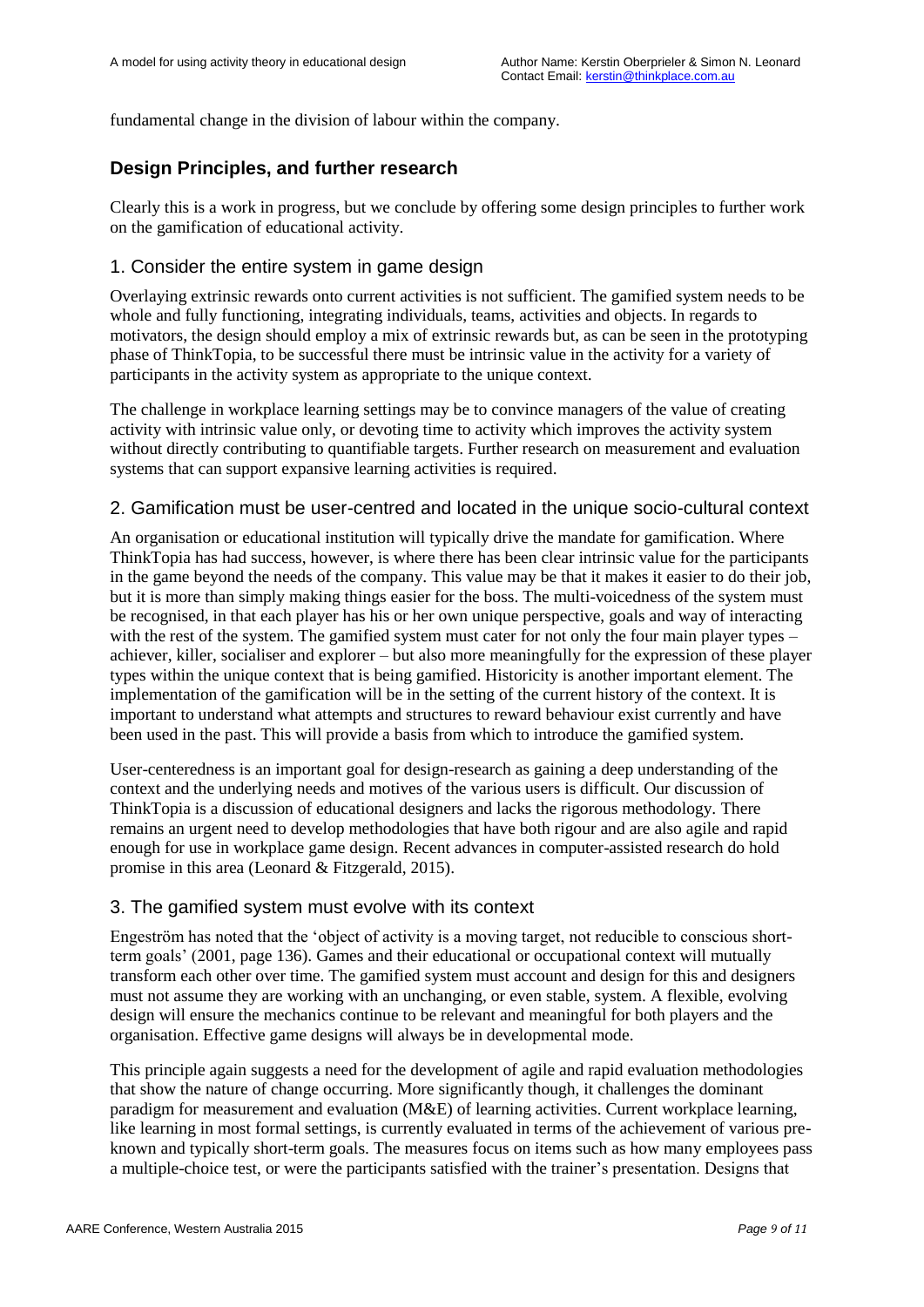evolve are, by definition, leading to unknown outcomes. Games such as ThinkTopia ought instead be evaluated against their capacity to create value with the system as a whole.

We conclude with the contention that the tool proposed in this paper might form the basis for such a changed M&E system. By providing a framework for a broad investigation into the system being designed, it can allow for an account of the value it is creating to be developed as it evolves, rather than simply creating an accounting process against pre-determined quantitative measures.

Of course, having accused quantitative indicators of being potentially distorting and corrupting, we must acknowledge that a flexible M&E system can certainly be corrupted. The development of common but flexible tools and frameworks, however should reduce this risk. In the end better educational designs that are responsive to contextual and user needs are in the interests of all involved, and tools such as the one proposed here must be able to support comparison of design options, identify weaknesses in designs, and not simply allow designers to point to their successes.

## **REFERENCES**

Abrahamson, D. (2009). Embodied design: constructing means for constructing meaning, *Educational Studies in Mathematics*, 70:27–47

- Avis, J. (2009) Transformation or transformism: Engeström"s version of activity theory?, *Educational Review*, 61:2, 151-165
- Barab, S. & Squire, K. (2004) Design-Based Research: Putting a Stake in the Ground, *Journal of the Learning Sciences*, 13:1, 1-14,
- Buckley, P. & Doyle, E. (2014): Gamification and student motivation, *Interactive Learning Environments*, DOI: 10.1080/10494820.2014.964263
- Campbell, D. T. (1976). Assessing the impact of planned social change, Paper #8. Paper presented at the Occasional Paper Series, Darthmouth College
- Conway, S. (2014). Zombification?: Gamification, motivation, and the user. *Journal of Gaming & Virtual Worlds*, Volume 6 Number 2
- DeVries, R. (2000). Vygotsky, Piaget, and education: a reciprocal assimilation of theories and educational practices, *New Ideas in Psychology* 18 187-213
- Dixon, D (2011) Player Types and Gamification. CHI 2011, May 7–12, 2011, Vancouver, BC, Canada. ACM 978-1-4503-0268-5/11/05.
- Engeström, Y. (2001) Expansive Learning at Work: Toward an activity theoretical reconceptualization, *Journal of Education and Work*, 14:1, 133-156
- Engreström,Y. & Sannino, A. (2010). Studies of expansive learning: Foundations, findings and future challenges, *Educational Research Review,* 5, 1–24
- Foot, K.A. (2001) Cultural-Historical Activity Theory as Practical Theory: Illuminating the Development of a Conflict Monitoring Network, *Communication Theory*, Vol. 11, No. 1, February 2001, pp. 56-83
- Gruber, H. E., & Wallace, D. B. (1989). *Creative people at work: twelve cognitive case studies / edited by Doris B. Wallace, Howard E. Gruber*. New York: Oxford University Press.
- Gustavsson, M. (2009). Facilitating expansive learning in a public sector organization, *Studies in Continuing Education*, 31:3, 245-259
- Hamari, J. (2013) Do badges increase user activity? A field experiment on the effects of Gamification, *Computers in Human Behaviour.*
- Hoadley, C.M. (2010) Methodological Alignment in Design-Based Research, *Educational Psychologist*, 39:4, 203-212
- Hutchins, E. (2010) Cognitive Ecology, *Topics in Cognitive Science*, 2, pp 705-715
- Hektner, J.M. & Csikszentmihalyi, M. (1996). A Longitudinal Exploration of Flow and Intrinsic Motivation in Adolescents, paper presented at the Annual Meeting of the *American Educational Research Association* (New York, NY, April 8-12, 1996).
- Kim, S. (2013) Fundamental Strategic Approach for Gamification: How to Start a Gamification in Your Organization, Kangwon National University